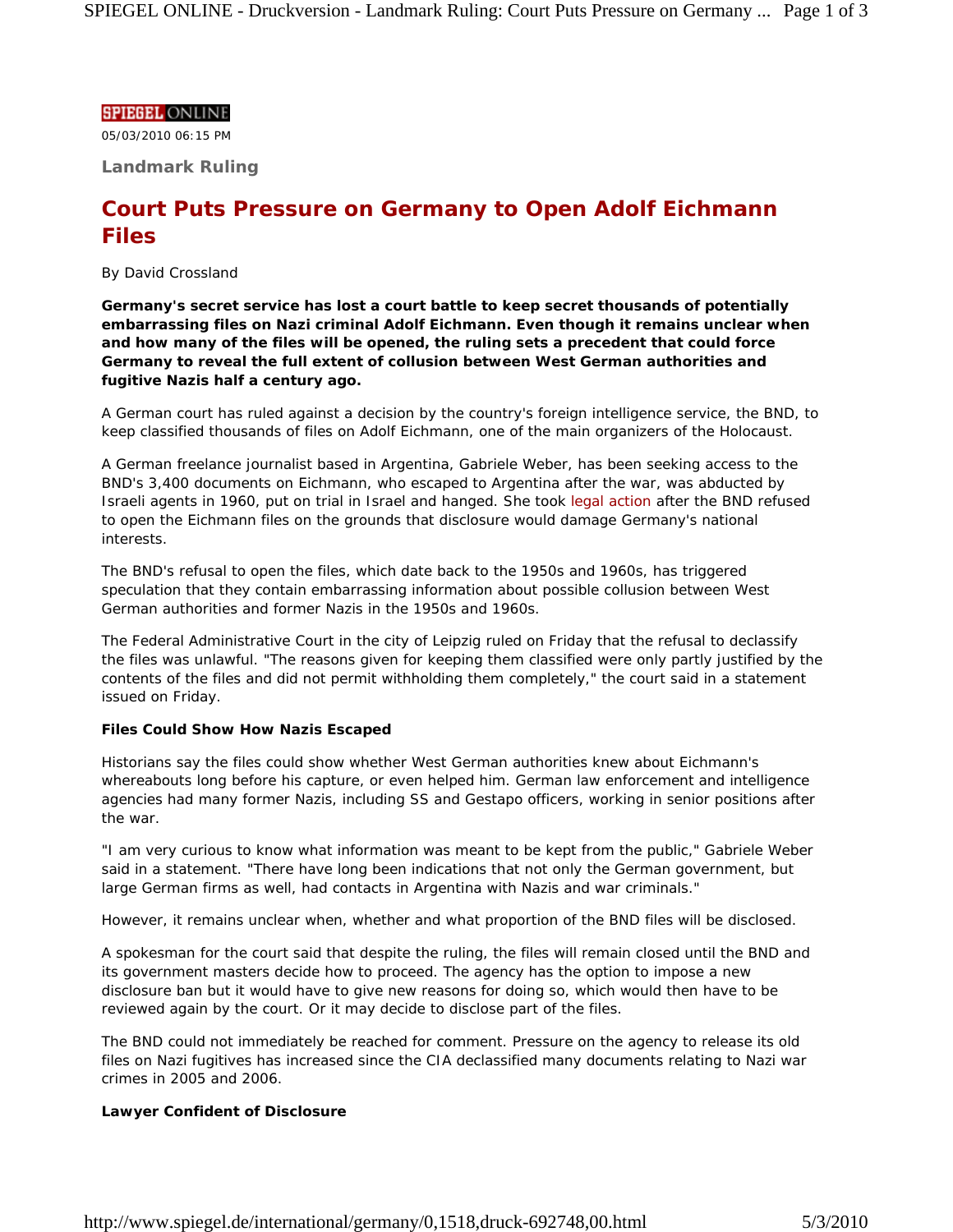Remo Klinger, a lawyer represting Gabriele Weber in the case, said he had little doubt the BND would declassify the files with various names blacked out, a standard practice in the release of intelligence documents.

"We think the case has shown that one can no longer assume that everything is a state secret just because it has been declared a state secret," he told SPIEGEL ONLINE. "It sets a legal precedent. There has never been a ruling in which the BND was ordered to disclose documents."

Uki Goni, an Argentine journalist who has researched the Nazi community in Argentina after the war, told SPIEGEL ONLINE, said the refusal to release the files so far was embarrassing to Germany.

"The whole episode is disgraceful and a deep stain on current-day Germany. It is absolutely shocking that the German government continues to hide this information today. The German government should make not only the BND's Eichmann file public, but all its secret documents related to fugitive Nazis," said Goni.

"The real reason the German govenment is withholding the Eichmann file is because it is afraid that if it gives in on Eichmann, then the floodgates will be opened and it will face a deluge of requests for all its secret post-war Nazi-related records, with potentially very embarassing consequences."

Germany's files on Eichmann and other Nazi fugitives could shed light on how thousands of committed Nazis and former members of Hitler's SS, including more than 200 indicted war criminals, lived comfortably in exile in Argentina and other South American countries in the 1950s and 1960s, after escaping there with the help of former comrades, Swiss officials, the Catholic church and the Argentine government, said Goni.

## **BND Argued Disclosure Would Hurt German Foreign Policy**

The BND had argued that the files contained information supplied by a foreign secret service which had not agreed to their disclosure, and that keeping the files closed was necessary for the sake of Germany's foreign policy, especially in the Middle East.

The agency also said that the files contain private information about people still alive and was therefore subject to German privacy protection laws. Opening the files would entail unwarranted administrative costs because all that personal data would have to be blacked out, the BND argued.

But the court, which reviewed the top secret files in non-public sessions by a panel of judges, said the documents did not contain much information that was hitherto unknown. It said they referred to events so long ago that they were merely of historical interest.

"The files largely deal with the National Socialist tyranny, the persecution and systematic murder of Europe's Jews, the role of various members of the Nazi regime, namely Adolf Eichmann, as well as events relating to that person in the post-war period," the court said.

"Disclosing the files in question would only add facets to events already known," it added. "Against this background, general references to foreign policy implications and Middle East policy do not suffice as reasons to argue that publication would harm the national interest. The same applies to the argument that continued cooperation with foreign intelligence services would be endangered."

Eichmann, the most notorious of the senior Nazis still at large after World War II, coordinated the deportation of Jews from Germany and Nazi-occupied Europe to the concentration camps. He escaped from an Allied internment camp after the war and lived undercover in Germany until his escape to Argentina in 1950.

"The court even says there is nothing new in the file," said Goni. "If this is so, Germany will have lots of explaining to do. Why did it kept it hidden for so long if there was nothing there? It would only increase the already prevalent suspicion that the file was cleansed before it was given to the court to review."